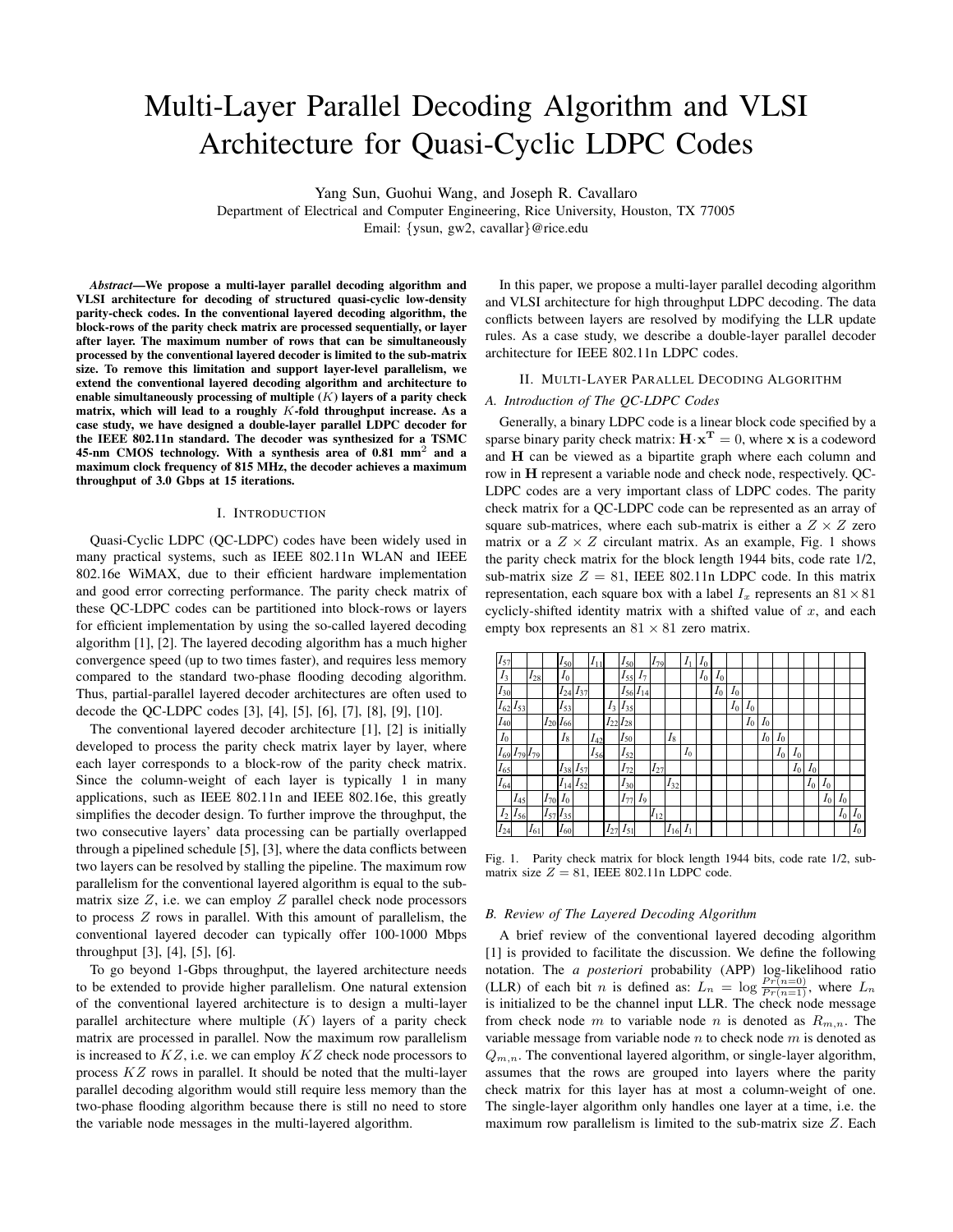layer is processed as a unit, one layer after another. For each non-zero column *n* inside the current layer, variable node messages  $Q_{m,n}$  that correspond to a row  $m$  are formed by subtracting the check node message  $R_{m,n}$  from the APP LLR message  $L_n$ :

$$
Q_{m,n} = L_n - R_{m,n}.\tag{1}
$$

For each row m, the new check node messages  $R'_{m,n}$ , corresponding to all variable nodes  $j$  that participate in this parity-check equation, are computed using the belief propagation algorithm. In this work, we use the scaled min-sum approximation algorithm (with scaling factor of  $S$ ) to compute the  $R$  value:

$$
R'_{m,n} \approx S \cdot \prod_{j \in \mathcal{N}_m \backslash n} sign(Q_{m,j}) \cdot \min_{j \in \mathcal{N}_m \backslash n} |Q_{m,j}|,
$$
 (2)

where  $\mathcal{N}_m$  is the set of variable nodes that are connected to check node m, and  $\mathcal{N}_m\backslash n$  is the set  $\mathcal{N}_m$  with variable node n excluded. It should be noted that the equation above can be easily modified for offset min-sum algorithm. After the check nodes messages are computed, the new APP LLR messages  $L'_n$  are updated as:

$$
L'_n = L_n + R'_{m,n} - R_{m,n}.
$$
 (3)

Then repeat equations (1)-(3) for each layer.

## *C. Proposed Multi-Layer Parallel Decoding Algorithm*

To support layer-level parallelism, we propose a multi-layer  $(K$ layer) parallel decoding algorithm, where the maximum row parallelism is increased to  $KZ$ . When using the conventional layered algorithm to process multiple layers at the same time, data conflicts may occur when updating the LLRs because there can be more than one check node connected to a variable node. Fig. 2 shows an example of the data conflicts when updating LLRs for two consecutive layers, where check node (or row)  $m_0$  and check node  $m_1$  are both connected to variable node (or column) n. To resolve the data conflicts, we use the following LLR update rule for a  $K$ -layer parallel decoding algorithm. For a variable node n, let  $m_k$  represents the  $k$ -th check node that is connected to variable node  $n$ . Then the LLR value for variable node  $n$  is updated as:

$$
L'_{n} = L_{n} + \sum_{k=0}^{K-1} (R'_{m_{k},n} - R_{m_{k},n}).
$$
\n(4)

Compared to the original LLR update rule (3), the new LLR update rule combines all the check node messages and adds them to the old LLR value. We can define a macro-layer as a group of  $K$  layers of the parity check matrix. The multi-layer parallel decoding algorithm is summarized as follows. For each layer  $k$  in each macro-layer  $l$ , do the following:

$$
Q_{m_k,n} = L_n - R_{m_k,n} \tag{5}
$$

$$
R'_{m_k, n} = S \cdot \prod_{j \in \mathcal{N}_{m_k} \backslash n} sign(Q_{m_k, j}) \cdot \min_{j \in \mathcal{N}_{m_k} \backslash n} |Q_{m_k, j}| \quad (6)
$$

$$
L'_{n} = L_{n} + \sum_{k=0}^{K-1} (R'_{m_{k},n} - R_{m_{k},n}).
$$
\n(7)

In the above calculation, the LLR values  $L_n$  are updated macro-layer after macro-layer. Within each macro-layer, all the check rows can be processed in parallel, which therefore leads to a  $K$  times larger parallelism than the conventional layered algorithm. For example, we can use  $KZ$  number of check node processors to process  $KZ$  rows in parallel.

|  |  |  |  | m <sub>0</sub> |  |  |  |  |
|--|--|--|--|----------------|--|--|--|--|
|  |  |  |  | $ m_1$         |  |  |  |  |

Fig. 2. Example of the data conflicts when updating LLRs for two layers.

## III. DECODING PERFORMANCE EVALUATION

In the multi-layer parallel decoding algorithm, the layer-parallelism  $K$  will have some negative impact on the decoding convergence speed because the LLR updates occur less frequently than in the single-layer algorithm. To compare the performance of the multilayer parallel decoding algorithm against the conventional layered decoding algorithm, we perform floating-point simulations for block length 1944 bits, code rate 1/2 IEEE 802.11n LDPC code. BPSK modulation is used for an AWGN channel. In the simulation, we collect at least 100 frame errors and the maximum iteration number is set to 15 for all the experiments. Fig. 3 compares the frame error rate (FER) performance of K-layer parallel decoders for  $K = 1, 2, 3, 4, 6$ . We also plot the FER curve for the two-phase flooding algorithm for comparison. As can be seen from the figure, the double-layer parallel decoder has shown a negligible performance loss, and the triple-layer parallel decoder has shown a small performance loss  $(< 0.1$  dB). As K increases, the FER performance slowly degrades as expected. Note that the performance loss can be compensated by slightly increasing the iteration number. Nevertheless, the  $K$ -layer parallel decoder will have a roughly  $K$ -fold throughput increase compared to the conventional single-layer decoder if the same parallelism is used for processing each check row. Thus, a trade-off can be made between the layer-parallelism  $K$ , the error performance, and the throughput. The fixed-point performance will be discussed in Section V. For high rate codes, the performance degradation caused by the multi-layer algorithm is slightly worse because there are more overlapping nonzero blocks between layers.



Fig. 3. Simulation results for multi-layer parallel decoding algorithm.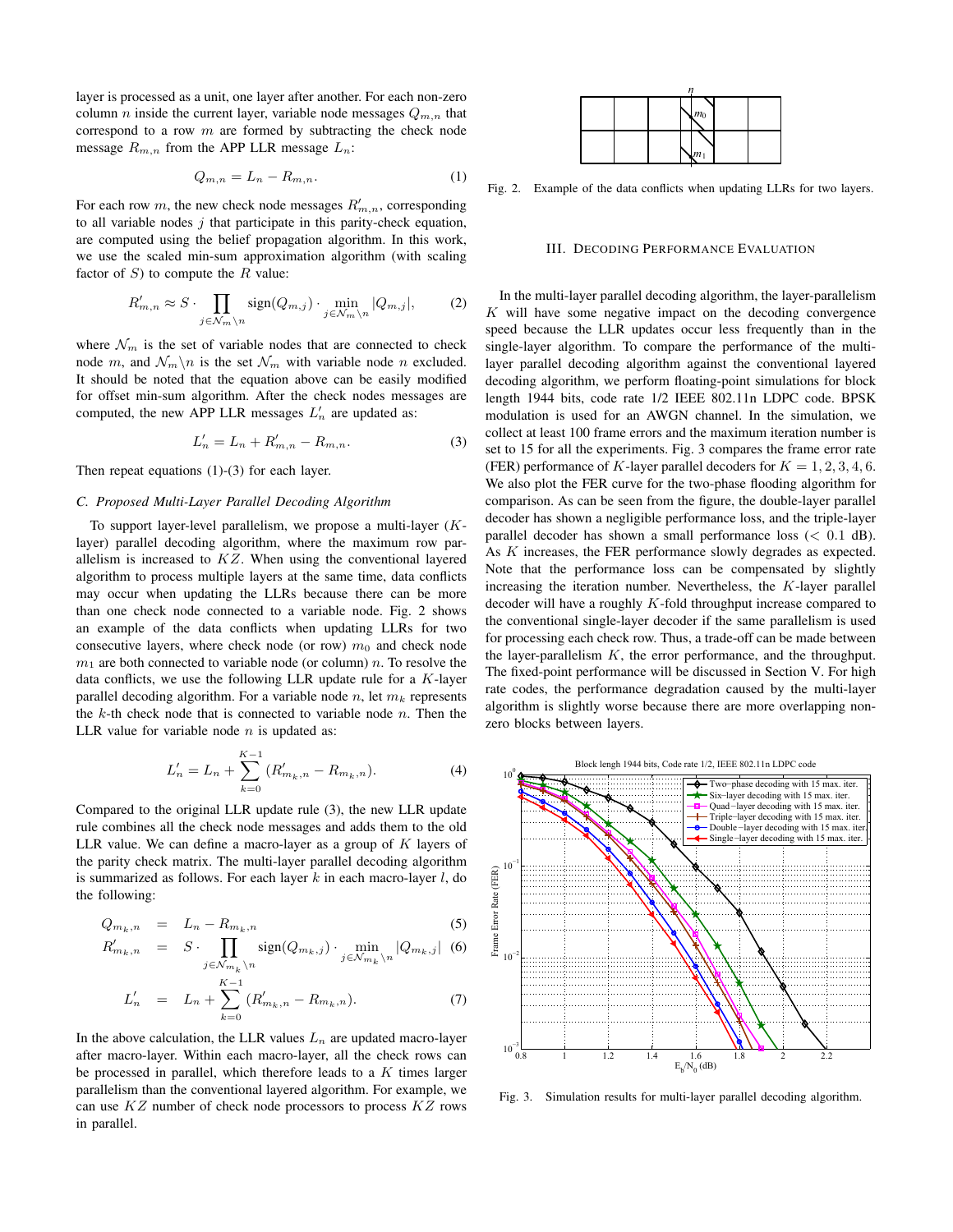#### IV. DOUBLE-LAYER PARALLEL DECODER ARCHITECTURE FOR IEEE 802.11N LDPC CODES

As a case study, we have designed a double-layer parallel decoder for IEEE 802.11n LDPC codes. We propose a macroblock-serial (MB-serial) decoding algorithm. In this algorithm, a  $Z \times Z$  submatrix is considered as a block and a macroblock (MB) contains  $N_1 \times N_2$  blocks, where  $N_1$  and  $N_2$  are arbitrary integer numbers. Fig. 4(a) shows an example of an MB which contains  $2 \times 2$  blocks: A, B, C, and D. Fig. 4(b) shows the MB view of the first two layers of the parity check matrix in Fig. 1. Because the rate 1/2 matrix is sparser than the high rate matrix, some blocks in an MB can be zero blocks. However, for a denser matrix, e.g. rate 5/6 matrix, all the four blocks in an MB are often non-zero blocks as shown in Fig. 4(c).



Fig. 4. (a) One MB with a dimension of  $2Z \times 2Z$ . (b) The MB view of the first two layers of the rate 1/2 matrix in Fig. 1. (c) The MB view of the first two layers of the matrix for rate 5/6, block length 1944 bits, 802.11n code.

We propose a partial parallel decoder architecture, where each MB is processed as a unit. Inside each macro-layer, MB is processed in serial, from left to right. Thus, we refer to this architecture as an MB-serial architecture. Fig. 5 shows the top level block diagram for the proposed MB-serial decoder architecture. In this architecture, the LLR memory is used for storing the initial and updated LLR values for each bit in a codeword. For LDPC codes with  $M \times N$  submatrices each of which being a  $Z \times Z$  shifted identity matrix, the LLR memory is organized such that  $Z$  LLR values are stored in the same memory word and there are  $N$  words in the memory. The LLR memory has two read-ports and two write-ports so that  $2Z$  LLR values can be accessed at the same clock cycle. The decoding is a two-stage procedure. During the first stage, 2Z LLR values are read from the LLR memory at each clock cycle and are passed to four permuters A, B, C, and D, which correspond to four blocks in an MB (cf. 4(a)). Note that for zero blocks in an MB, the corresponding permuters and other related logic will be disabled.

The 2Z permuted LLR values  $L_{n_A}$  and  $L_{n_B}$  are fed to the evenlayer's MB processing unit, and the other 2Z permuted LLR values  $L_{n_C}$  and  $L_{n_D}$  are fed to the odd-layer's MB processing unit. Each MB processing unit consists of  $Z = 81$  min-sum units (MSUs) based on the maximum sub-matrix size defined in the IEEE 802.11n standard. Fig. 6 shows the block diagram for one MSU. Each MSU can process two LLR values at each clock cycle so that altogether Z MSUs can process 2Z LLR values at each clock cycle. During the first stage,  $Q$  values are computed by subtracting the  $R$  values from the LLR values based on  $(5)$ . The R values are stored in a compressed way. The R-Regfile is used to store the information for restoring the  $R_{m,n}$  values. Fig. 7 shows the organization of the R-Regfile. For each row  $m$ , only the first minimum (min0), the second minimum (min1), the position of the first minimum (pos), and the sign bits for all  $Q_{m,n_j}$  related to row m are stored in the R-Regfile. A  $R$  value generator (R-Gen) is used to restore the  $R$  values from



Fig. 5. MB-serial LDPC decoder architecture for the double-layer example.



Fig. 6. Block diagram for the pipelined Min-sum unit (MSU).

the R-Regfile as:

$$
|R_{m,n_j}| = \begin{cases} 0.75Y_m, & \text{if } n_j = P_m \\ 0.75X_m, & \text{otherwise,} \end{cases}
$$
 (8)

where  $X_m$  and  $Y_m$  denote the first minimum value and the second minimum value for row  $m$ , respectively, and  $P_m$  denotes the position of the first minimum value for row m. The sign bits of the  $R_{m,n,j}$ value are generated using the sign array. As the scaled min-sum algorithm is used, the  $R$  value is scaled by a factor of 0.75. A min finder unit (MFU) is used to compare the  $Q_{m,n_A}$  and  $Q_{m,n_B}$  values against  $X$  and  $Y$  read from the Ping-Pong register, where  $X$  and  $Y$ are the first minimum and the second minimum temporary variables and are initialized to be the maximum possible positive values. The two new minimum values  $X'$  and  $Y'$  are stored in the Ping-Pong register. The index of the minimum Q value and sign bits for all Q values are also updated in the Ping-Pong register. The Ping-Pong register consists of two registers (ping and pong registers), where each register has the same organization as one word of the R-Regfile. Two registers are required because we want to support pipelined decoding by overlapping two macro-layers' data processing. During the second stage, the R'-Gen unit gets values from the Ping-Pong register and restores the most recently updated  $R'$  values. Another R-Gen unit gets values from R-Regfile and restores the old  $R$  values. Then a